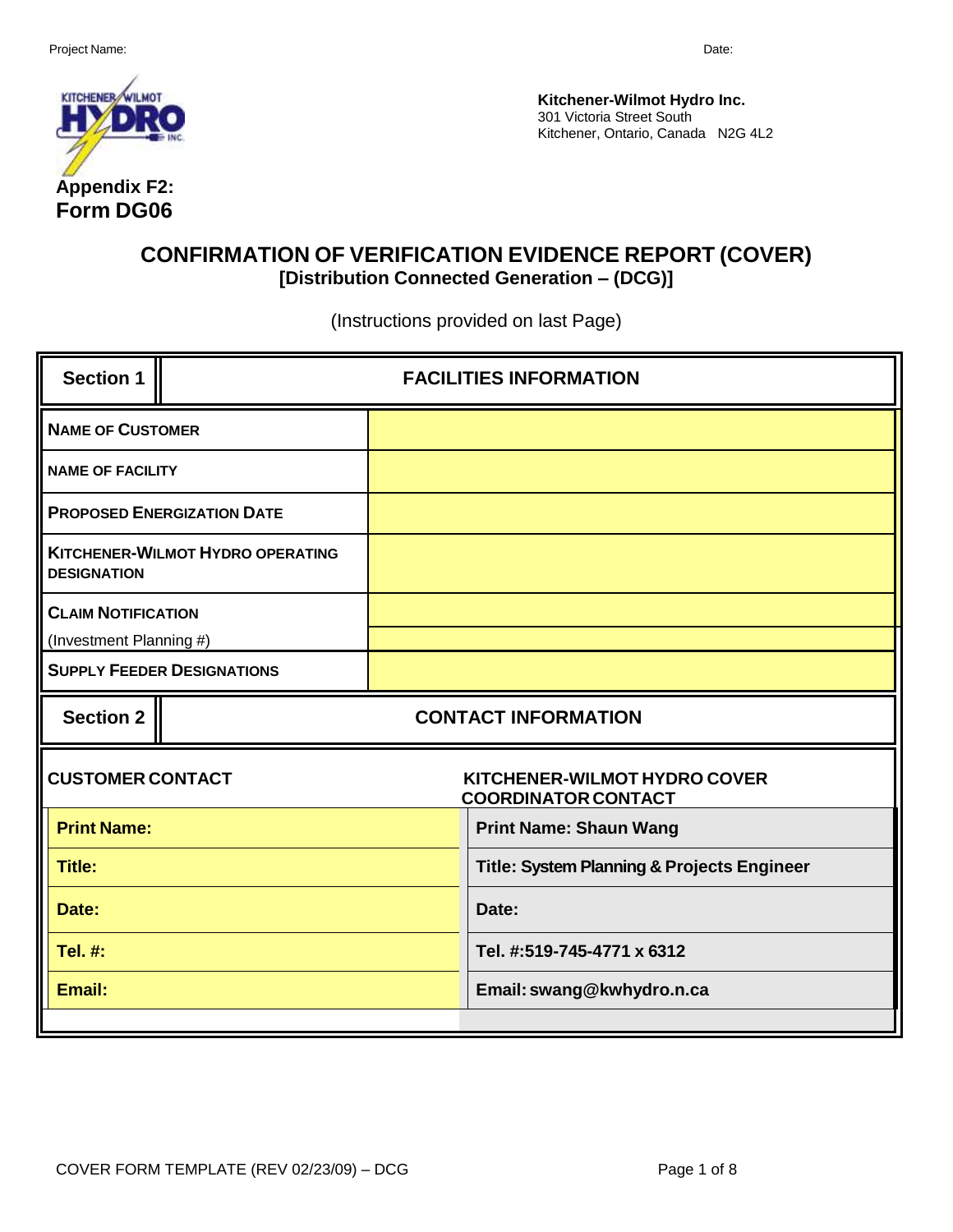| <b>Section 3</b>                                                                                                               | <b>VERIFICATION-PROTECTION &amp; CONTROL</b>                                                                                                            |                               |        |         |          |                    |        |
|--------------------------------------------------------------------------------------------------------------------------------|---------------------------------------------------------------------------------------------------------------------------------------------------------|-------------------------------|--------|---------|----------|--------------------|--------|
| Protection Group to verify: A, B, or A&B<br>Legend: $C =$ Confirm<br>Results: $P = Pass$ , $F = Fail$ , $N/A = Not$ Applicable |                                                                                                                                                         | Protection Group<br>To verify | Legend | Results | Initials | Date<br>mm/dd/yyyy | Note # |
|                                                                                                                                | • Is commissioning in compliance with the submitted Commissioning plans?                                                                                |                               |        |         |          |                    |        |
| • Are reviewed relay settings applied?                                                                                         |                                                                                                                                                         |                               |        |         |          |                    |        |
| been verified to function as per the design:                                                                                   | Confirm that the following protection systems, as applicable, have<br>NOTE: Tests marked with an asterisk (*) require K-W Hydro Inc. staff coordination |                               |        |         |          |                    |        |
| • Line Protection                                                                                                              |                                                                                                                                                         |                               |        |         |          |                    |        |
| • HV Breaker Failure Protection and Reclose                                                                                    |                                                                                                                                                         |                               |        |         |          |                    |        |
| • LV Breaker Failure Protection and Reclose                                                                                    |                                                                                                                                                         |                               |        |         |          |                    |        |
| • Transformer Differential                                                                                                     |                                                                                                                                                         |                               |        |         |          |                    |        |
| • Transformer Backup Protection                                                                                                |                                                                                                                                                         |                               |        |         |          |                    |        |
| • Under and Over Frequency                                                                                                     |                                                                                                                                                         |                               |        |         |          |                    |        |
| • Under and Over Voltage                                                                                                       |                                                                                                                                                         |                               |        |         |          |                    |        |
| • Transfer Trip / Remote Trip *                                                                                                |                                                                                                                                                         |                               |        |         |          |                    |        |
| • Pilot Wire Protection *                                                                                                      |                                                                                                                                                         |                               |        |         |          |                    |        |
| • Blocking Scheme Circuits *                                                                                                   |                                                                                                                                                         |                               |        |         |          |                    |        |
| • Generation Rejection & Load Rejection Circuits *                                                                             |                                                                                                                                                         |                               |        |         |          |                    |        |
| • Reverse Power                                                                                                                |                                                                                                                                                         |                               |        |         |          |                    |        |
| • Gen. Prot. That trip HV Sync Breakers                                                                                        |                                                                                                                                                         |                               |        |         |          |                    |        |
| • Instrument Transformer (e.g. CTS + CCVTs, etc.)                                                                              |                                                                                                                                                         |                               |        |         |          |                    |        |
| • Monitoring Equipment (e.g. DFR, SER, etc.)                                                                                   |                                                                                                                                                         |                               |        |         |          |                    |        |
| • Other (Specify)                                                                                                              |                                                                                                                                                         |                               |        |         |          |                    |        |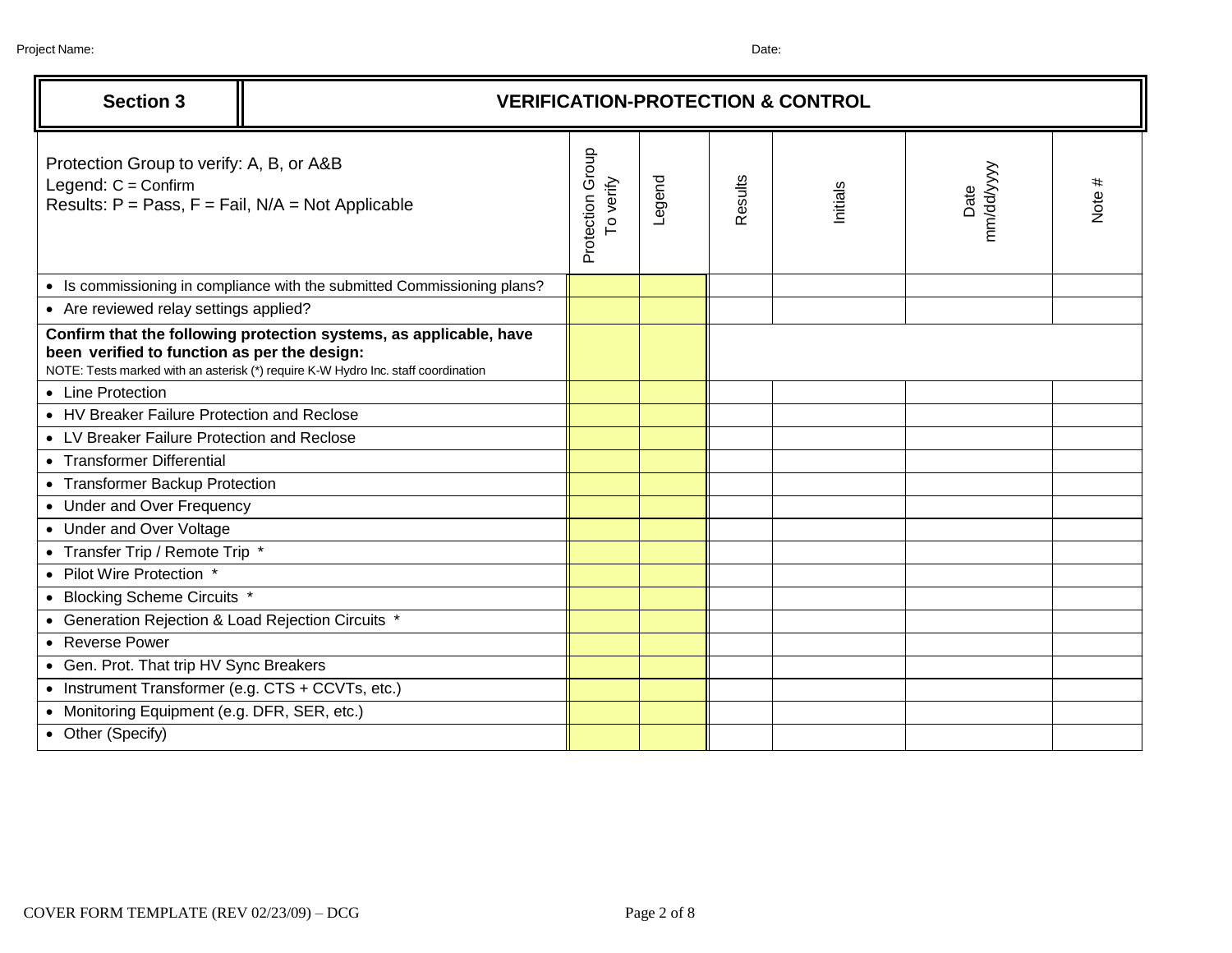| <b>Section 4A</b><br>TELEMETRY TESTS BEFORE ENERGIZATION AT CUSTOMER OWNED TS |                                                                                                                                   |                    |        |         |          |                        |        |
|-------------------------------------------------------------------------------|-----------------------------------------------------------------------------------------------------------------------------------|--------------------|--------|---------|----------|------------------------|--------|
| Test Needed: $D =$ to be Done<br>Parts: N/A = Not Applicable                  | Confirm the following SCADA telemetry quantities, where applicable:<br>Legend: $C =$ Confirm; Results: $P =$ Pass, $F =$ Fail All | Test<br>Needed     | Legend | Results | Initials | Date<br>mm/dd/y<br>yyy | Note # |
| • HV MW per transformer                                                       |                                                                                                                                   | N/A                |        |         |          |                        |        |
| • HV MVAR per transformer                                                     |                                                                                                                                   | N/A                |        |         |          |                        |        |
| • HV Phase to Phase Voltages (R, W, B)                                        |                                                                                                                                   | N/A                |        |         |          |                        |        |
| • LV MW per LV Bus                                                            |                                                                                                                                   | N/A                |        |         |          |                        |        |
| • LV MVAR per LV Bus                                                          |                                                                                                                                   | N/A                |        |         |          |                        |        |
| • LV Phase to Phase Voltages (R, W, B)                                        |                                                                                                                                   | N/A                |        |         |          |                        |        |
| HV Under-Load Tap Changer Positions                                           |                                                                                                                                   | N/A                |        |         |          |                        |        |
|                                                                               | HV Disconnect Switches/HV Circuit Switchers/Breakers Open/Close Status                                                            | N/A                |        |         |          |                        |        |
|                                                                               | • LV Transformer & Bus Tie Breakers Open/Close Status                                                                             | N/A                |        |         |          |                        |        |
| • LV Capacitor Breakers Open/Close Status                                     |                                                                                                                                   | N/A                |        |         |          |                        |        |
|                                                                               | • Common Protection Trip Alarm each HV Circuit                                                                                    | N/A                |        |         |          |                        |        |
| • Other (specify)                                                             |                                                                                                                                   | N/A                |        |         |          |                        |        |
|                                                                               | TELEMETRY TESTS BEFORE ENERGIZATION AT CUSTOMER OWNED GS                                                                          |                    |        |         |          |                        |        |
| <b>Section 4B</b>                                                             |                                                                                                                                   |                    |        |         |          |                        |        |
| Test Needed: $D =$ to be Done<br>Parts: N/A = Not Applicable                  | Confirm the following SCADA telemetry quantities, where applicable<br>Legend: C = Confirm; Results: P = Pass, F = Fail All        | Test<br>Neede<br>d | Legend | Results | Initials | Date<br>mm/dd/<br>yyyy | Note # |
| • MW Flows and Directions                                                     |                                                                                                                                   |                    |        |         |          |                        |        |
| <b>MVAR Flow and Directions</b>                                               |                                                                                                                                   |                    |        |         |          |                        |        |
| Phase to Phase Voltages<br>$\bullet$                                          |                                                                                                                                   |                    |        |         |          |                        |        |
|                                                                               | HV switchers/HV breakers/Bus Tie Breakers Open/Close Status                                                                       |                    |        |         |          |                        |        |
|                                                                               | • HV Line Disconnect Switches Open/Close Status                                                                                   |                    |        |         |          |                        |        |
| • Synchronizing Breakers Open/Close Status                                    |                                                                                                                                   |                    |        |         |          |                        |        |
| • AVRs, PSSs status                                                           |                                                                                                                                   |                    |        |         |          |                        |        |
| <b>Generation Rejection Selection Status</b>                                  |                                                                                                                                   |                    |        |         |          |                        |        |
| LV Breakers/Switchers, Open/Close Status                                      |                                                                                                                                   |                    |        |         |          |                        |        |
|                                                                               | LV Synchronizing Breakers, Open/Close Status                                                                                      |                    |        |         |          |                        |        |
| <b>Protection Trip Alarms</b>                                                 |                                                                                                                                   |                    |        |         |          |                        |        |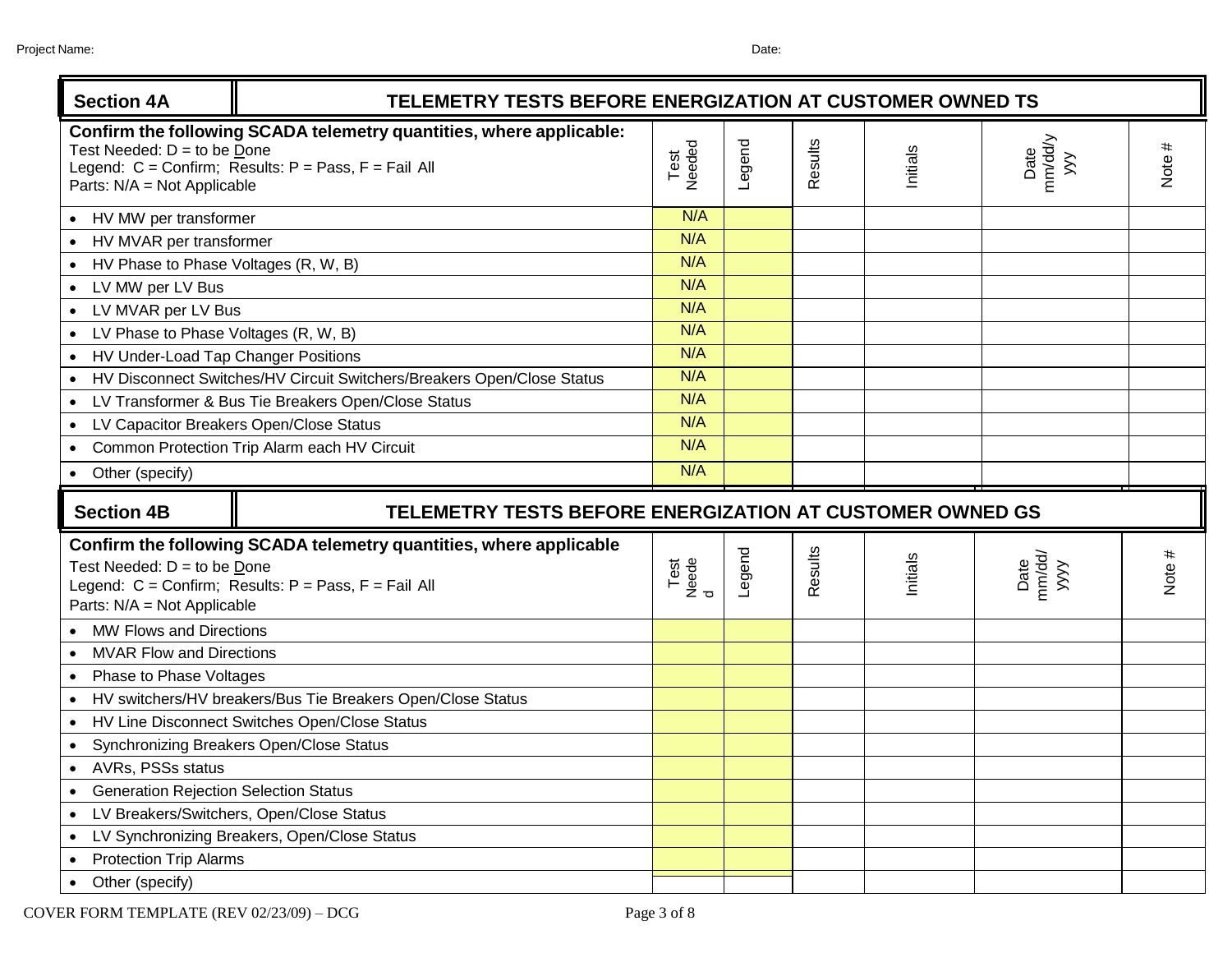|           | <b>Section 5</b>       | <b>CONFIRMATION OF VERIFICATION-POWER EQUIPMENMT</b>                                                                                                                                                                                                                                                                                                                               |        |        |         |                   |        |
|-----------|------------------------|------------------------------------------------------------------------------------------------------------------------------------------------------------------------------------------------------------------------------------------------------------------------------------------------------------------------------------------------------------------------------------|--------|--------|---------|-------------------|--------|
|           | Hydro Inc. witnessing. | Legend: $C =$ Confirm, $W =$ Witness<br>Result: $P = Pass$ , $F = Fail$<br>All Parts: $N/A = Not$ Applicable<br>Note, some of the following verification may require Kitchener-Wilmot                                                                                                                                                                                              | Legend | Result | Initial | mm/dd/yyy<br>Date | Note # |
|           |                        | Verify the HV disconnect switches/circuit switchers are suitable<br>as an isolation point per Utility Work Protection Code?<br>NOTE: Any future modifications to the isolation device(s) used to<br>provide supporting guarantees to Kitchener-Wilmot Hydro Inc. staff<br>under the Utility Work Protection Code must be re-witnessed by<br>Kitchener-Wilmot Hydro Inc. personnel. |        |        |         |                   |        |
|           |                        | Confirm correct operation of the HV disconnect<br>switches/circuit switchers/breakers                                                                                                                                                                                                                                                                                              |        |        |         |                   |        |
| $\bullet$ |                        | Is closing time within manufacturer's specification?                                                                                                                                                                                                                                                                                                                               |        |        |         |                   |        |
| $\bullet$ |                        | Is opening time within manufacturer's specification?                                                                                                                                                                                                                                                                                                                               |        |        |         |                   |        |
| $\bullet$ |                        | Are the specified HV surge arrestors installed?                                                                                                                                                                                                                                                                                                                                    |        |        |         |                   |        |
| $\bullet$ |                        | Confirm the power transformer Doble test results are within                                                                                                                                                                                                                                                                                                                        |        |        |         |                   |        |
| $\bullet$ |                        | Confirm power transformers connected correctly as per the design.                                                                                                                                                                                                                                                                                                                  |        |        |         |                   |        |
| $\bullet$ |                        | Confirm the DC system installed (i.e. battery, charger, dc<br>panel, dc monitoring)? Verified                                                                                                                                                                                                                                                                                      |        |        |         |                   |        |
| $\bullet$ |                        | Does the HV equipment (i.e., disconnect switches, circuit switchers,<br>breakers, CVTs, CTs) have the appropriate voltage class and current<br>ratings as per the submitted Single Line Diagram?                                                                                                                                                                                   |        |        |         |                   |        |
|           | Other (specify)        |                                                                                                                                                                                                                                                                                                                                                                                    |        |        |         |                   |        |
|           |                        | Name of Kitchener-Wilmot Hydro Inc. Witness:                                                                                                                                                                                                                                                                                                                                       |        |        |         |                   |        |

## **Section 6 ELECTRICAL SAFETY**

Legend: SD = Supporting Document, N/A = Not Applicable

- Prior to energizing any new or modified customer or generator facilities, Electrical Safety Authority (ESA) must provide a Temporary Connection Authorization (Ontario Electrical Safety Code Article 2-014). **Attach document**.
- Prior to final in-service of new or modified customer or generator facilities, ESA must provide Connection Authorization (Code Article 2-012). **Attach document**.
- All customers must provide a letter signed and stamped by a Professional Engineer registered in the province of Ontario stating that their equipment and installation meets CSA and/or other applicable electrical safety standards, prior to ready for Service Date. **Attach document**.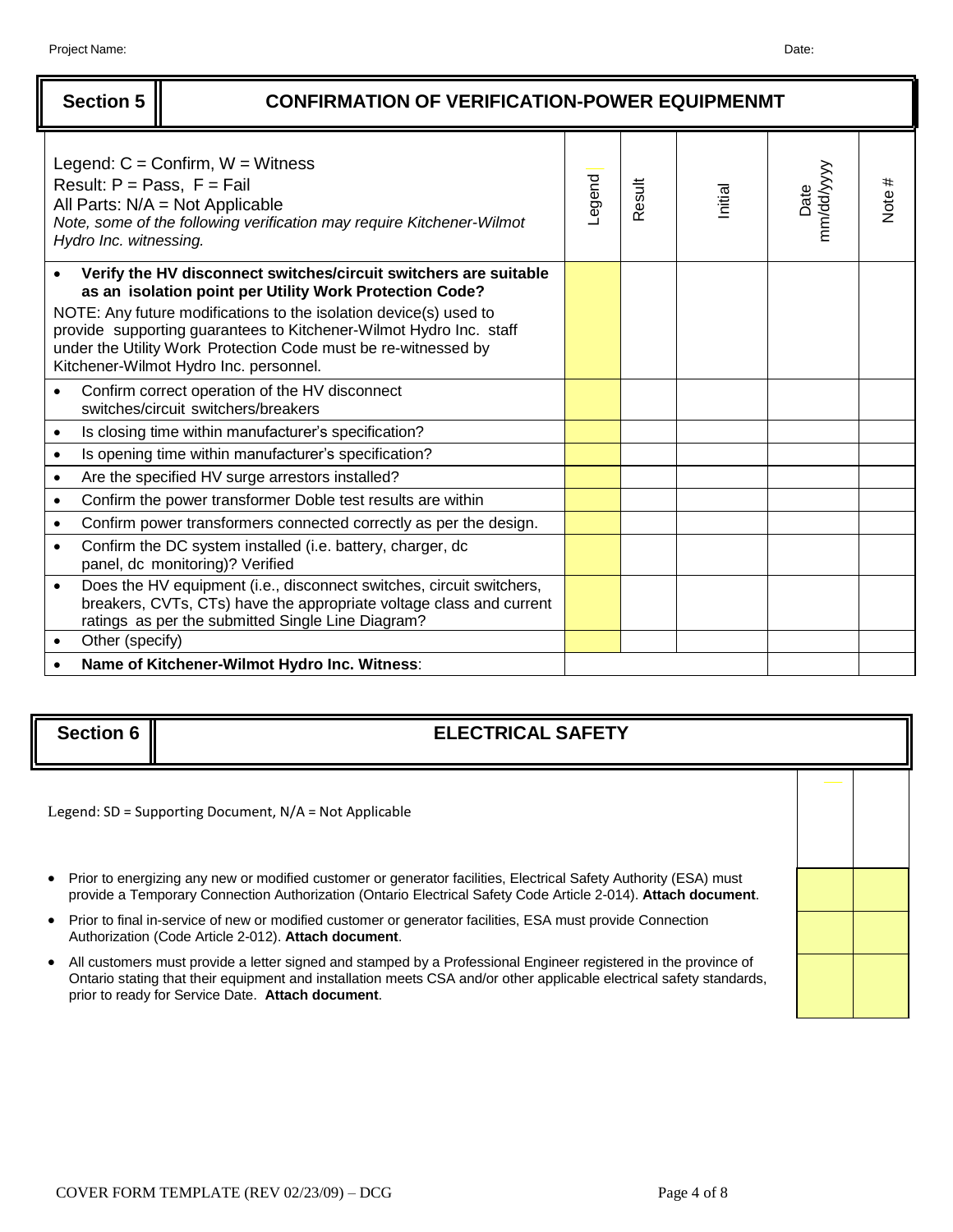#### **NOTES:** (For Sections 3, 4A or 4B, 5 & 6)

| #:  | Comments: | <b>COVER Coordinator</b><br><b>Concurrence To Connect:</b> | Date Action Resolved:<br>(dd/mm/yyyy) |
|-----|-----------|------------------------------------------------------------|---------------------------------------|
| 1.  |           |                                                            |                                       |
| 2.  |           |                                                            |                                       |
| 3.  |           |                                                            |                                       |
| 4.  |           |                                                            |                                       |
| 5.  |           |                                                            |                                       |
| 6.  |           |                                                            |                                       |
| 7.  |           |                                                            |                                       |
| 8.  |           |                                                            |                                       |
| 9.  |           |                                                            |                                       |
| 10. |           |                                                            |                                       |
| 11. |           |                                                            |                                       |
| 12. |           |                                                            |                                       |
| 13. |           |                                                            |                                       |
| 14. |           |                                                            |                                       |

| By signing* this form, the customer acknowledges<br>that all required verifications specified under this<br>COVER document have been completed and that<br>the customer facility design and operation meets<br>the minimum standards for customer facilities<br>connected to a distribution system, as per the<br><b>Distribution System Code.</b> | Signature of Customer Representative (Note: Must be P. Eng)<br>Print Name:<br>Title:<br>Date: |
|----------------------------------------------------------------------------------------------------------------------------------------------------------------------------------------------------------------------------------------------------------------------------------------------------------------------------------------------------|-----------------------------------------------------------------------------------------------|
| $\Box$ Part I Completed<br><b>COVER Coordinator Initials</b>                                                                                                                                                                                                                                                                                       |                                                                                               |

\*After signing the COVER, the customer shall submit 2 signed copies to the COVER coordinator.

| The COVER Coordinator has reviewed the<br>customer's Certified COVER document and the<br>customer's facility may be connected to the<br>grid, subject to Controlling Authority's final<br>review. | Signature of COVER Coordinator<br>Print Name:<br>Title:<br>Date: |
|---------------------------------------------------------------------------------------------------------------------------------------------------------------------------------------------------|------------------------------------------------------------------|
|---------------------------------------------------------------------------------------------------------------------------------------------------------------------------------------------------|------------------------------------------------------------------|

• The COVER coordinator shall forward (scan/fax) the completed document to the Controlling Authority to initiate the connection (for OGCC controlled distributed generators, the OGCC is the controlling authority. For other feeders the controlling authority will be Provincial Lines). The COVER coordinator shall contact (phone) the Controlling Authority, to notify him/her of the completed COVER.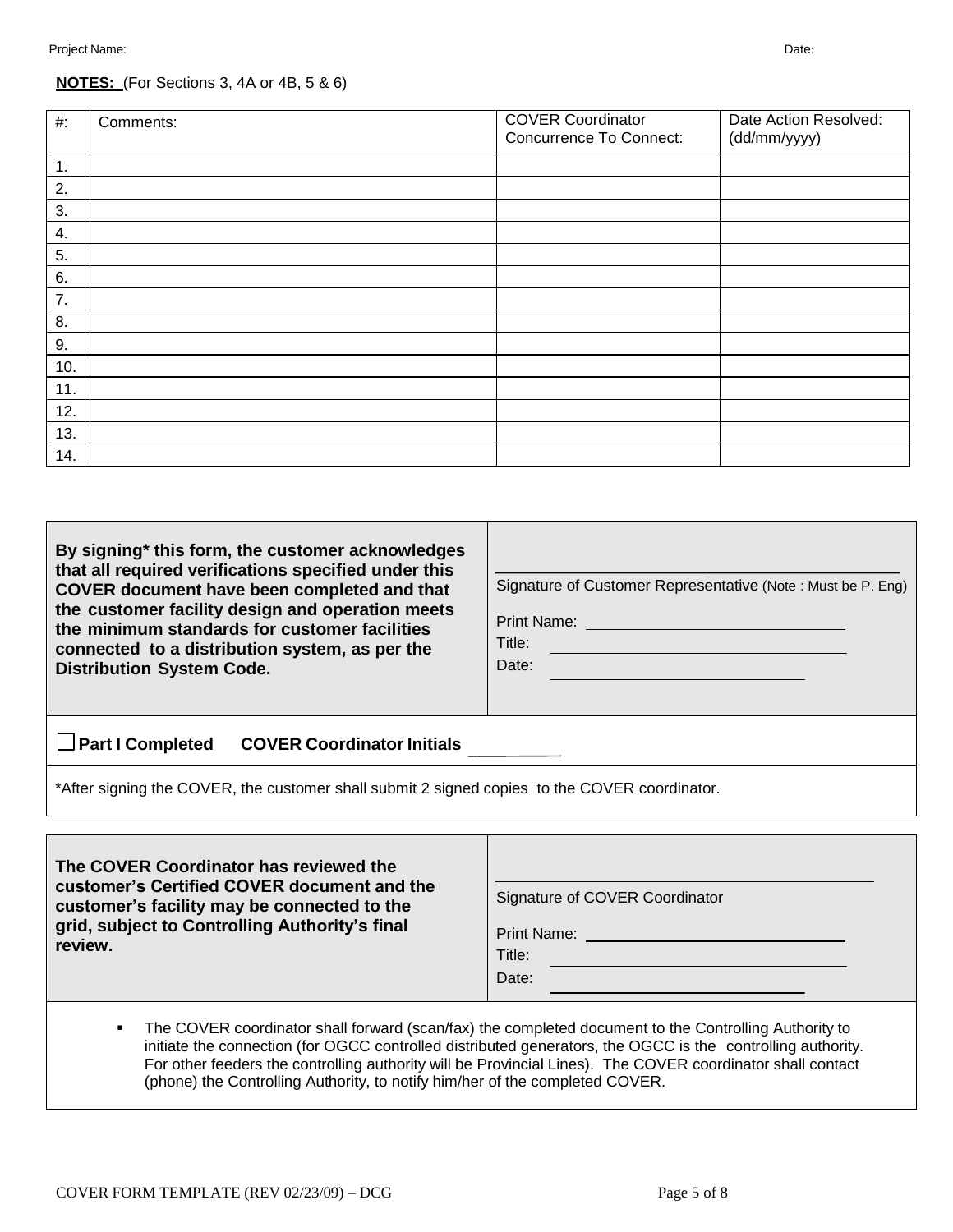| <b>Section 7</b>                                                     | CONFIRM ON POTENTIAL/ON LOAD CHECKS AT RATED SYSTEM VOLTAGE                                                            |        |        |         |                 |           |
|----------------------------------------------------------------------|------------------------------------------------------------------------------------------------------------------------|--------|--------|---------|-----------------|-----------|
| Result: $P = Pass$ , $F = Fail$<br>All Parts: $N/A = Not$ Applicable | Legend: $C =$ Confirm, $W =$ Witness                                                                                   | puebe- | Result | Initial | nm/dd/y<br>Date | #<br>Note |
|                                                                      | Are phasor (X-Watt meter) readings completed and analyzed<br>by the customer for Protection listed in Section 3?       |        |        |         |                 |           |
|                                                                      | Are phasor (X-Watt meter) readings completed and analyzed<br>by the customer for SCADA quantities listed in Section 4? |        |        |         |                 |           |
|                                                                      | On Load SCADA Values confirmed consistent with<br>test(s) performed in Section 4A or 4B?                               |        |        |         |                 |           |
|                                                                      |                                                                                                                        |        |        |         |                 |           |

### **NOTES:** (For Section 7)

ľ

| $#$ : | Comments: | <b>COVER Coordinator</b><br>Concurrence: | Date Action Resolved:<br>(dd/mm/yyyy) |
|-------|-----------|------------------------------------------|---------------------------------------|
| . .   |           |                                          |                                       |
| 2.    |           |                                          |                                       |
| 3.    |           |                                          |                                       |
|       |           |                                          |                                       |

I/we acknowledge the completion of the COVER as noted and the deficiencies identified in the "NOTES" section have been resolved.

| Signature of Customer Representative (Note: Must be P. Eng.)<br><b>Print Name:</b> |
|------------------------------------------------------------------------------------|
| Title:                                                                             |
| Date:                                                                              |
|                                                                                    |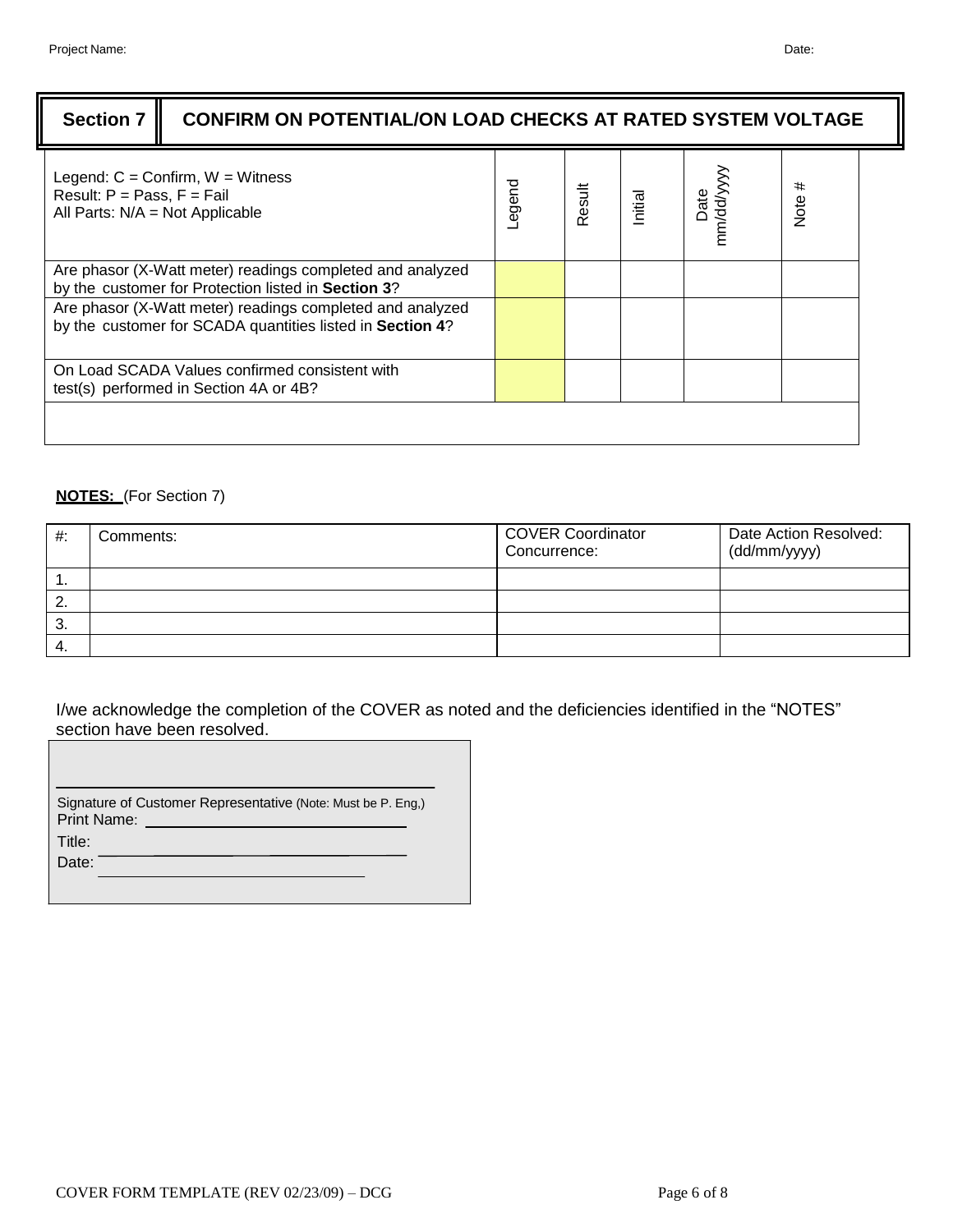## **Section 8 TEST SUMMARY REPORTS**

In accordance with the Distribution System Code, Appendix F, for a Generation facility of Small size (pg.13), Mid-size (pg.21), and Large size (pg.28), the Customer shall, at Kitchener-Wilmot Hydro's request, provide Kitchener-Wilmot Hydro with a summary of testing results, including any certificates of inspection or other applicable authorizations or approvals certifying that any of the Customer's new, modified or replacement facilities have passed the relevant tests and comply with all applicable instruments and standards referred to in the code. This information will be kept on file for a period of (7) years by the Customer.

**DISTRIBUTION LIST (WHEN ALL SECTIONS ARE COMPLETED):**

Kitchener-Wilmot Hydro Inc. COVER Coordinator